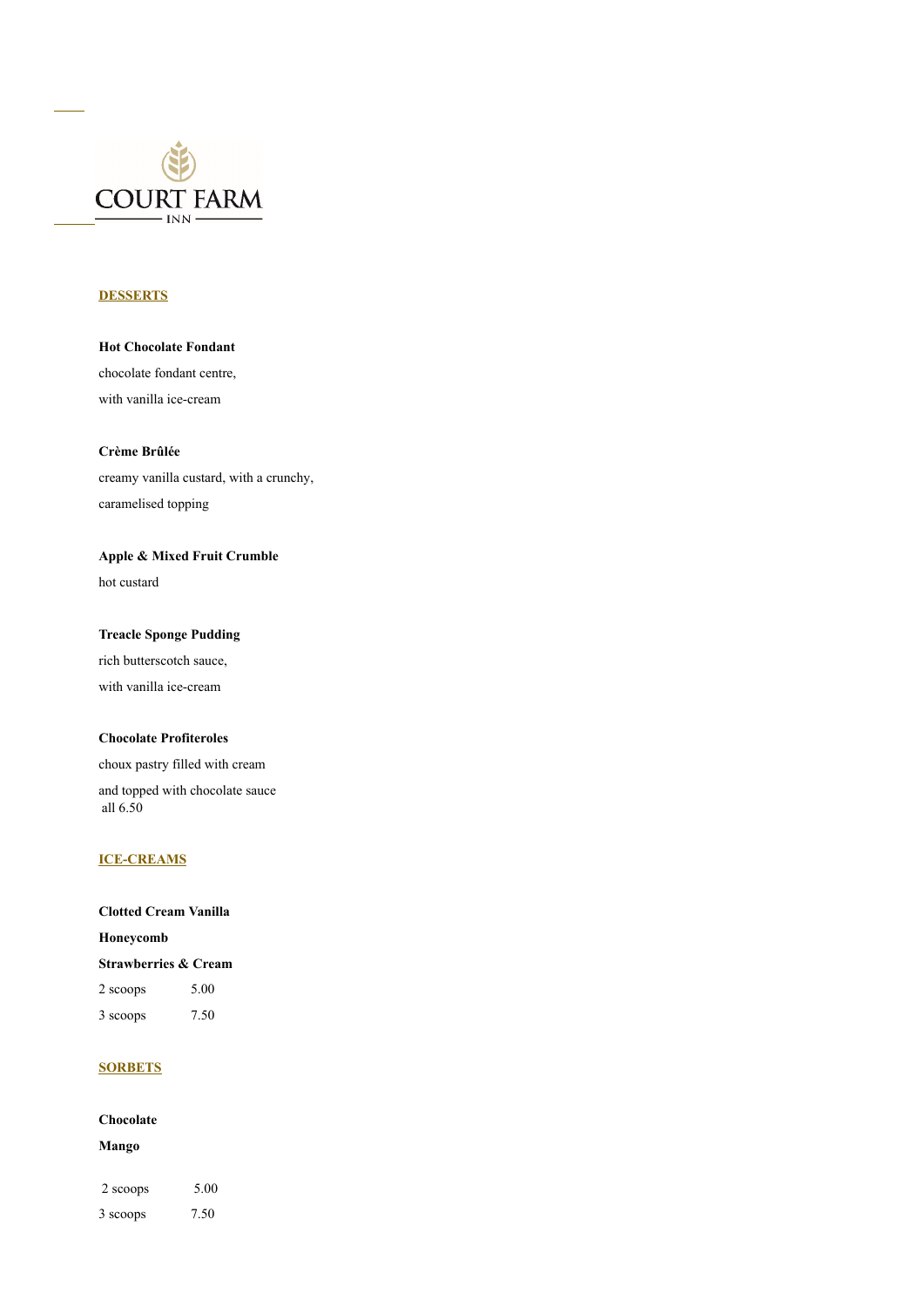### **HOT BEVERAGES**

# **Freshly Ground**

| De-caffeinated Coffee' | 2.50 |
|------------------------|------|
| Cappuccino             | 3.00 |
| <b>Flat White</b>      | 3.00 |
| Latte                  | 3.25 |
| <b>Hot Chocolate</b>   | 3.25 |
| Тея                    | 2.50 |

## **LIQUER COFFEES**

| Irish     | 5.50 |
|-----------|------|
| Calypso   | 5.50 |
| Caribbean | 5.50 |
| French    | 5.50 |

### **AFTER DINNER LIQUERS**

**Grand Marnier** (Cognac, Orange) 40% France

**Baileys** (Whisky & Cream) 17% Ireland

**Glayva** (Whisky) 35% Scotland

**Kahlua** (Coffee) 20% Mexico

**Frangelico** (Hazelnut) 20% Italy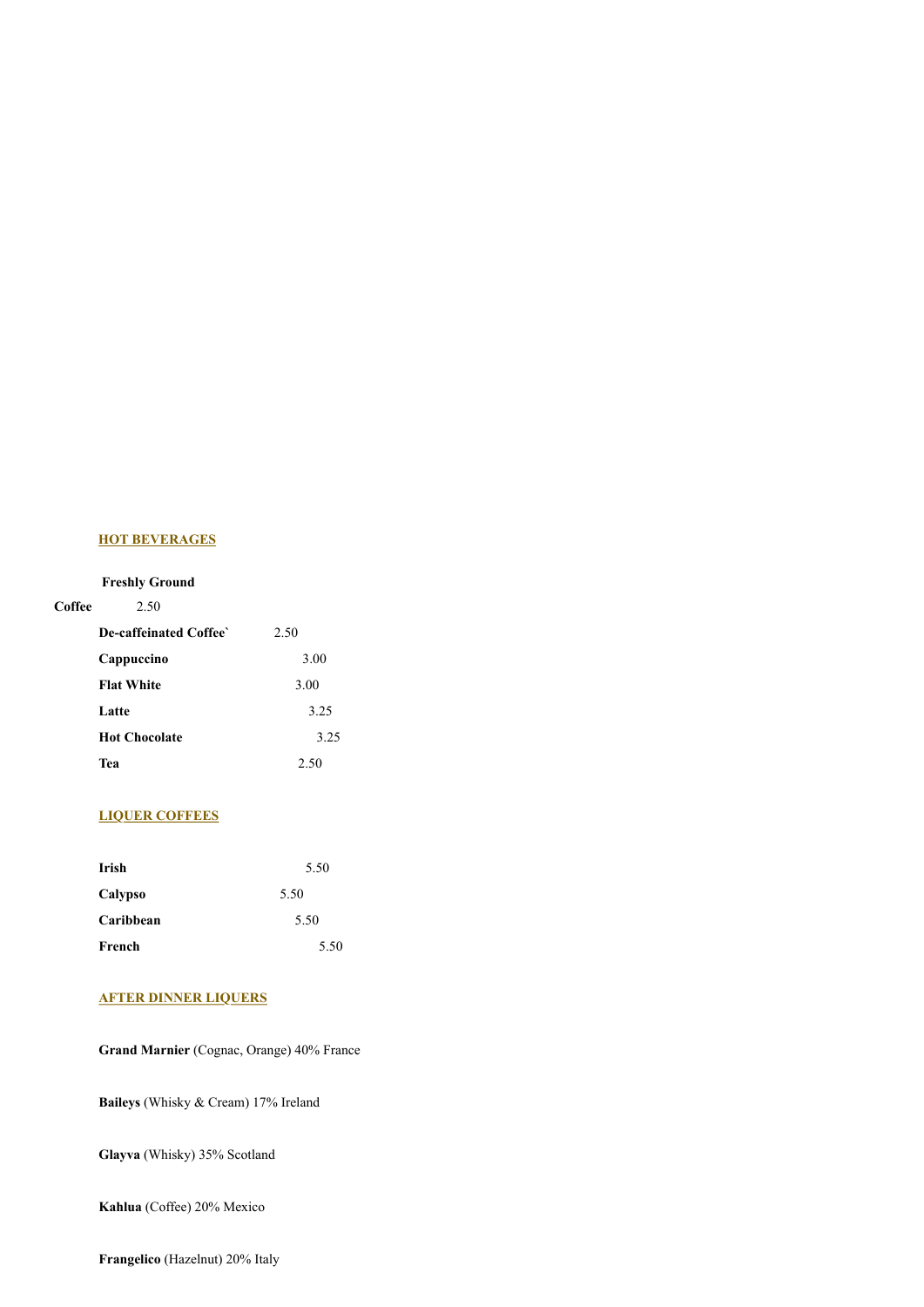**Disaronno** (Almond) 28% Italy

**Cointreau** (Oranges) 40% France

**Drambuie** (Honey & Whisky) 40% Scotland

**Chambord** (Black Raspberry) 16.5% France

**Tia Maria** (Coffee) 20% Italy

**Benedictine** (Cognac, Herbal) 40% France all 3.20

## **BRANDY**

| <b>Hennessy Fine de Cognac France</b> |                                       |
|---------------------------------------|---------------------------------------|
| 40%                                   | 3.70                                  |
|                                       | <b>Asbach</b> Germany                 |
| 38%                                   | 3.20                                  |
|                                       | <b>Courvoisier V.S. Cognac France</b> |
| 40%                                   | 3.20                                  |

## **PORT**

**Dows Trademark** (Ruby) Portugal